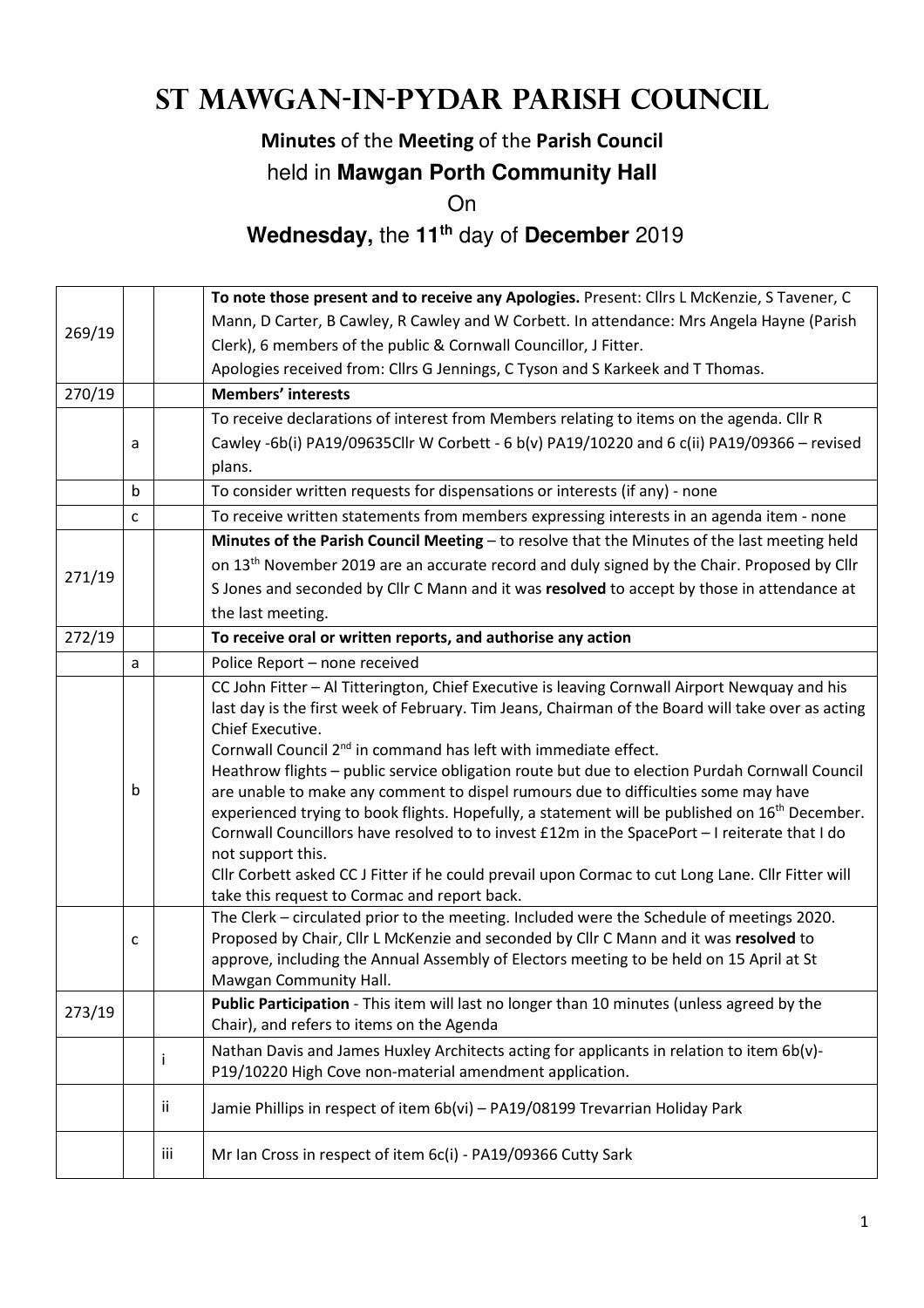|                                                                | Verity Biddick Agent acting for applicants in relation to item 6c(ii) - PA19/06928 Barn North<br>iv<br>East of High Cove Farm revised plans |              |                                                                                                                                                                                                                                                                                                                                                                                                                                                                                                                                                                                                                                                                                        |
|----------------------------------------------------------------|---------------------------------------------------------------------------------------------------------------------------------------------|--------------|----------------------------------------------------------------------------------------------------------------------------------------------------------------------------------------------------------------------------------------------------------------------------------------------------------------------------------------------------------------------------------------------------------------------------------------------------------------------------------------------------------------------------------------------------------------------------------------------------------------------------------------------------------------------------------------|
| 274/19                                                         |                                                                                                                                             |              | <b>PLANNING -</b>                                                                                                                                                                                                                                                                                                                                                                                                                                                                                                                                                                                                                                                                      |
|                                                                | a                                                                                                                                           |              | Pre-App Consultation with Parish Council                                                                                                                                                                                                                                                                                                                                                                                                                                                                                                                                                                                                                                               |
|                                                                |                                                                                                                                             | $\mathbf{I}$ | PA19/02910/PREAPP. Mr Gordon Millatt. Pre-application advice for the replacement of<br>existing leaking flat roof on a non-listed extension with a pitch roof which will be integrated<br>into the listed building the extension is attached to. Location: Ivy Cottage Ball St Mawgan TR8<br>4EH. Members did not have any concerns at Pre-App stage.                                                                                                                                                                                                                                                                                                                                  |
|                                                                | b                                                                                                                                           |              | Planning - new applications - to discuss and decide on response to Cornwall Council                                                                                                                                                                                                                                                                                                                                                                                                                                                                                                                                                                                                    |
|                                                                |                                                                                                                                             |              | Cllr R Cawley left the meeting at this juncture                                                                                                                                                                                                                                                                                                                                                                                                                                                                                                                                                                                                                                        |
|                                                                |                                                                                                                                             | Ť            | PA19/09635. Applicant Mr and Mrs Chapman. Proposal: Single storey extension. Location:<br>Trevenna Forge St Mawgan. Cllr W Corbett proposed, and Cllr C Mann seconded, and it was<br>resolved no objection with a caveat to request a suitable condition to protect the amenity of<br>the neighbour.                                                                                                                                                                                                                                                                                                                                                                                   |
|                                                                |                                                                                                                                             |              | Cllr R Cawley returned to the meeting                                                                                                                                                                                                                                                                                                                                                                                                                                                                                                                                                                                                                                                  |
|                                                                |                                                                                                                                             | ii           | PA19/08940 Applicant: Mawgan Porth Holiday Parks Ltd. Proposal: Variation of conditions 2<br>and 3 of C2/10/00772 - (Removal of condition 2 of C2/91/00105 for the extension of<br>occupancy season of 60 units to allow all year-round use). Location: The Park Mawgan Porth.<br>Deferred from November. Application declared invalid by Cornwall Council Planning Dept<br>and so this item was not discussed.                                                                                                                                                                                                                                                                        |
|                                                                |                                                                                                                                             | iii          | PA19/09775. Applicant Mrs H John Proposal: Single storey extension and alterations including<br>enlarged terrace with garden store under (demolition of existing garage) (Reduced size/design<br>to PA18/10945) for variation of Condition 2 (plans) to Application No. PA19/05393 dated 22nd<br>August 2019. Location: Blue Seas Trenance Mawgan Porth TR8 4DD. Cllr W Corbett proposed,<br>and Cllr C Mann seconded, and it was resolved no objection.                                                                                                                                                                                                                               |
|                                                                |                                                                                                                                             | iv           | PA19/09879. Applicant Mr and Mrs Montgomery. Proposal: Amendments to PA18/09870,<br>including: Enlargement of first floor living space and snug area, alteration to window and<br>rooflights, internal layout alterations, external finishes alterations. Location: Sea Ways Gwel<br>An Mor Trenance Mawgan Porth. Cllr W Corbett proposed, and Cllr C Mann seconded, and it<br>was resolved that the point be made that the PC were unhappy about the approval of<br>PA18/09870 in the first instance and are disinclined to comment on the amendments in this<br>application.                                                                                                        |
|                                                                |                                                                                                                                             |              | Cllr W Corbett left the meeting at this juncture                                                                                                                                                                                                                                                                                                                                                                                                                                                                                                                                                                                                                                       |
|                                                                |                                                                                                                                             | v            | PA19/10220. Applicant Mr & Mrs R Calder. Proposal: Non-material amendment to Application<br>No. PA19/06189 dated 2nd September 2019 for the Redevelopment of site consisting of<br>demolition of existing five bedroom property and garage, and construction of replacement<br>four bedroom dwelling-house with associated works, provision of external amenity areas and<br>vehicular parking namely to remove utility window to rear elevation; Increase in total ridge<br>height by 350mm and change bedroom window to door. Location: High Cove Bungalow<br>Trenance Mawgan Porth TR8 4BZ. Cllr S Tavener proposed, and Cllr C Mann seconded, and it<br>was resolved no objection. |
|                                                                |                                                                                                                                             |              | Cllr W Corbett returned to the meeting                                                                                                                                                                                                                                                                                                                                                                                                                                                                                                                                                                                                                                                 |
|                                                                |                                                                                                                                             | vi           | PA19/08199. Applicant Mr David James Phillips. Proposal: Remove sun decking area and<br>replace with a fitness studio/hall area. Location: Trevarrian Holiday Park Trevarrian Newquay.<br>Cllr S Tavener proposed and seconded by Cllr C Mann and it was resolved no objection.                                                                                                                                                                                                                                                                                                                                                                                                        |
| To consider planning applications received before meeting<br>c |                                                                                                                                             |              |                                                                                                                                                                                                                                                                                                                                                                                                                                                                                                                                                                                                                                                                                        |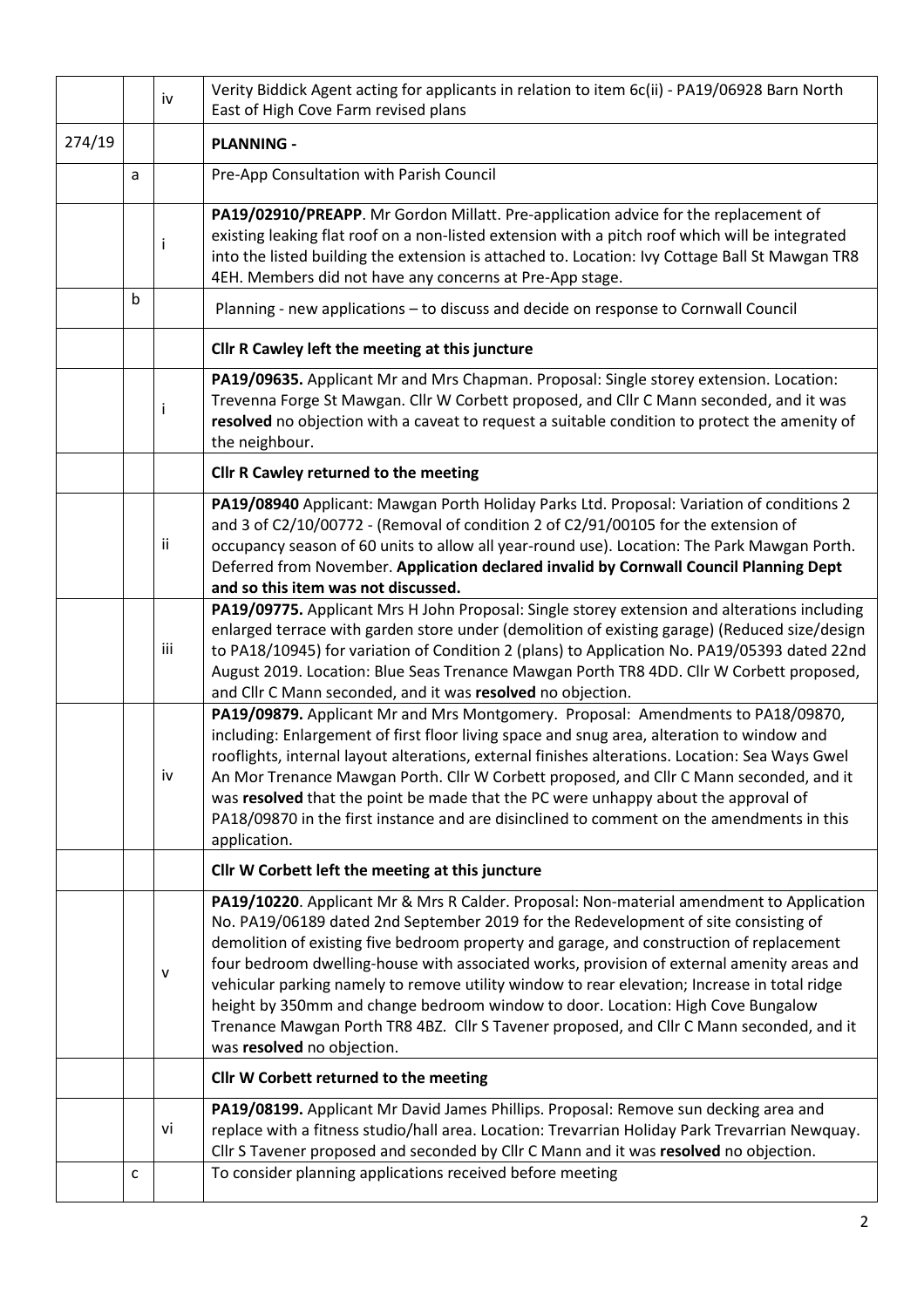|        |   |     | PA19/09366. Applicant Mr Ian Cross. Proposal: Replacement dwelling. Location: Cutty Sark       |  |  |  |
|--------|---|-----|------------------------------------------------------------------------------------------------|--|--|--|
|        |   |     | Tredragon Road Mawgan Porth. Concerns had been raised at the November meeting                  |  |  |  |
|        |   |     | regarding the extent of glazing. The applicant had previously explained that non-reflective    |  |  |  |
|        |   | Ť   | glass would be used, and the design featured an overhang to deflect glare. It was proposed by  |  |  |  |
|        |   |     | Cllr W Corbett and seconded by Cllr S Tavener and resolved no objection dependent upon a       |  |  |  |
|        |   |     | non-reflective glass condition attached to planning consent.                                   |  |  |  |
|        |   |     | Cllr W Corbett left the meeting at this juncture. In accordance with Standing Order 3 (f) and  |  |  |  |
|        |   |     | for the purpose of clarity, the Chair gave permission for the distribution of images           |  |  |  |
|        |   |     | (consisting of existing, approved and revised plans) by the agent acting for the applicants in |  |  |  |
|        |   |     | respect of the next item.                                                                      |  |  |  |
|        |   |     | PA19/06928. Applicant Susan & William Schofield. Proposal: Demolition of existing farm         |  |  |  |
|        |   |     | buildings & construction of two dwellings (Prior Approval previously granted for conversion of |  |  |  |
|        |   | ii  | two dwellings under PA19/04115) Location Barn North East of High Cove Farm Trenance            |  |  |  |
|        |   |     |                                                                                                |  |  |  |
|        |   |     | Mawgan Porth Cornwall - revised plans. Cllr S Tavener proposed and Cllr R Cawley seconded      |  |  |  |
|        |   |     | and it was resolved no objection. Cllr S Jones abstained.                                      |  |  |  |
|        |   |     | Cllr W Corbett returned to the meeting.                                                        |  |  |  |
|        | d |     | To note Advices and Decisions by Cornwall Council                                              |  |  |  |
|        |   |     |                                                                                                |  |  |  |
|        |   |     | PA19/07446 APPROVED Applicant: Mrs Zehra Jiwa Twomey. Proposal: Retrospective                  |  |  |  |
|        |   | j.  | application for the addition of first floor balcony. Location: 3 Sandy Court Mawgan Porth Hill |  |  |  |
|        |   |     | Mawgan Porth. Noted.                                                                           |  |  |  |
|        |   |     | PA19/08684 Decided not to make a TPO (TCA apps) Applicant: Mr Neil Wynn Proposal: Trees        |  |  |  |
|        |   | ij. | 1, 2 and 3 to be felled to provide additional light to the garden as they are self-seeded      |  |  |  |
|        |   |     | sycamores and are starting to outgrow their situation. Location: Lanvean House Lanvean St      |  |  |  |
|        |   |     | Mawgan TR8 4EY. Noted.                                                                         |  |  |  |
|        |   |     | PA19/08349 APPROVED Applicant: Mr & Mrs C John. Proposal: Proposed garage with home            |  |  |  |
|        |   | iii | office over. Location: Blue Seas Access to Trenance Estate Trenance Mawgan Porth TR8 4DD.      |  |  |  |
|        |   |     | Noted.                                                                                         |  |  |  |
|        |   |     | PA19/02680/PREAPP Closed - advice given. Applicant: Nick Hampton Proposal: Pre                 |  |  |  |
|        |   | iv  | application advice for extension to increase number of bedrooms and bathrooms. Location:       |  |  |  |
|        |   |     | Higher Parsonage St Mawgan TR8 4EZ. Noted.                                                     |  |  |  |
|        |   |     | PA19/05997 APPROVED Applicant: Mr James Sanders. Proposal: Demolition of derelict              |  |  |  |
|        |   | v   | outbuildings and extension to existing 2-bedroom cottage to create 3-bedroom family house.     |  |  |  |
|        |   |     | Location: 7 Porth Farm Cottages Mawgan Porth TR8 4BP. Noted.                                   |  |  |  |
|        |   |     | PA19/08098 APPROVED Applicant: Mr Coad Proposal: Alteration of two flats to make one           |  |  |  |
|        |   | vi  | single dwelling with new side infill and front extensions and associated landscaping works.    |  |  |  |
|        |   |     | Location: The Anchorage, Tredragon Road Mawgan Porth TR8 4DJ. Noted.                           |  |  |  |
|        |   |     |                                                                                                |  |  |  |
|        | e |     | 5 day-Protocol for Local Councils                                                              |  |  |  |
|        |   |     | PA19/08098 - The Anchorage. Applicants came back with further revisions and the Working        |  |  |  |
|        |   | j.  | Planning Group gave a delegated decision to agree with the Cornwall Council Planning           |  |  |  |
|        |   |     | Officer's decision to approve.                                                                 |  |  |  |
|        |   | ii. | PA19/05997 - 7 Porth Farm Cottages. Cornwall Council Planning Officer had on balance made      |  |  |  |
|        |   |     | a delegated decision to approve                                                                |  |  |  |
|        | f |     |                                                                                                |  |  |  |
|        |   |     | To discuss planning enforcement issues - to refer any new issues and updates - if any          |  |  |  |
|        |   | j.  | Two issues will be raised for checking with the Enforcement Team                               |  |  |  |
|        |   |     | WORKING GROUPS - to receive reports (if any), and agree any necessary action and               |  |  |  |
| 275/19 |   |     | expenditure:                                                                                   |  |  |  |
|        | a |     | Amenities:                                                                                     |  |  |  |
|        |   |     |                                                                                                |  |  |  |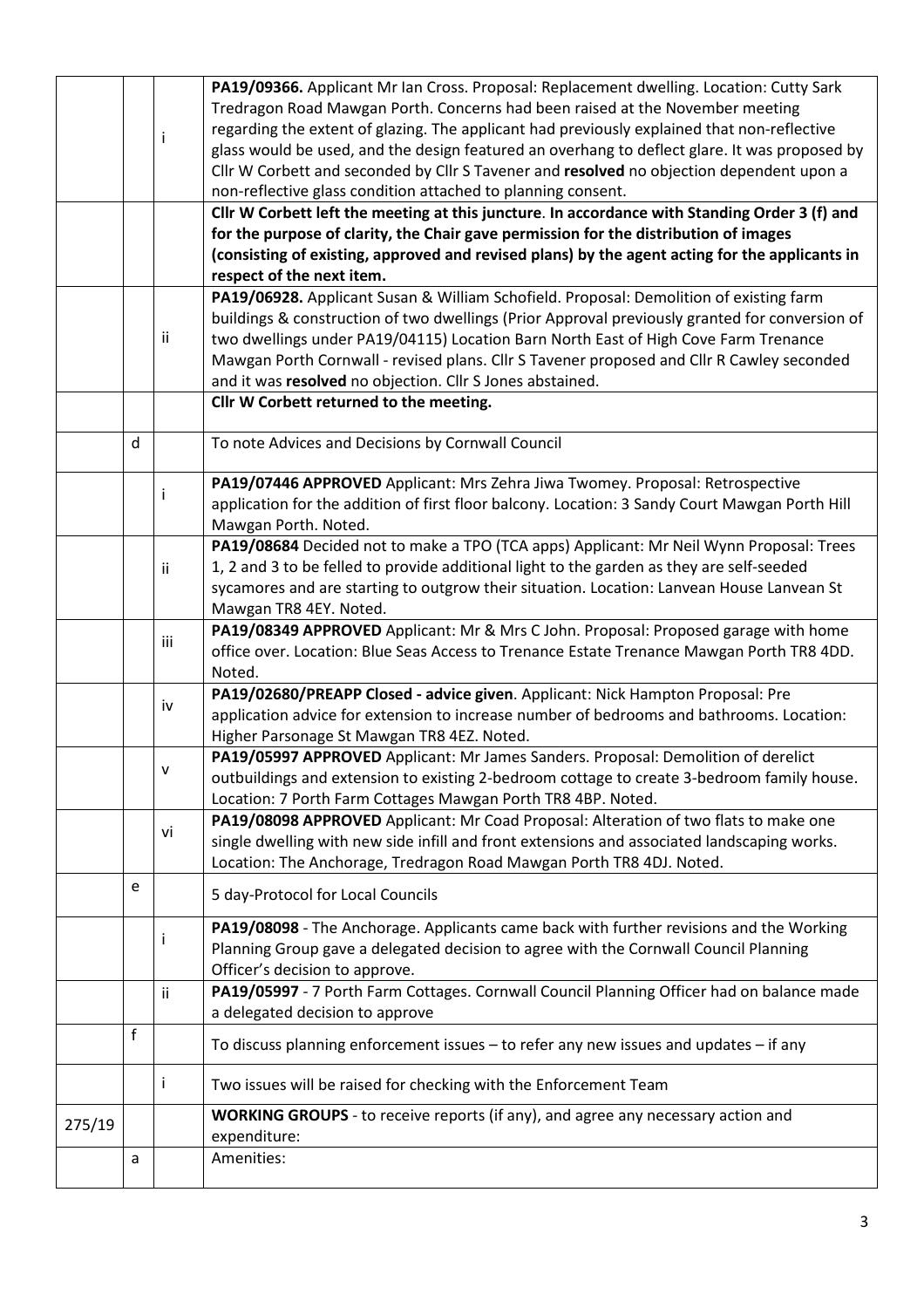|        |   |     | St Mawgan Toilets - Toilet Cleaning Contract - to resolve to publish a notice on the Parish                     |  |  |  |
|--------|---|-----|-----------------------------------------------------------------------------------------------------------------|--|--|--|
|        |   |     | notice board in St Mawgan inviting quotations from any interested parties. Proposed by ClIr S                   |  |  |  |
|        |   | Ť   | Tavener and seconded by Cllr C Mann and it was resolved to publish a Notice: Expressions of                     |  |  |  |
|        |   |     | Interest for the Toilet Cleaning Contract 2020 to be received by the Clerk by 31 <sup>st</sup> January 2020.    |  |  |  |
|        |   |     | Burial Ground - 1. Memorial Regulations and Fees review - circulated prior to meeting.                          |  |  |  |
|        |   |     | Deferred to January. 2. Memorial Permission - Additional inscription 'Edward John Munro' to                     |  |  |  |
|        |   | ij. | that of Charles and Helen Munro's memorial. 3. Memorial Permission - additional inscription                     |  |  |  |
|        |   |     | 'Julie Penning' to that of William Penning. Proposed by Cllr W Corbett and seconded by Cllr S                   |  |  |  |
|        |   |     | Jones and it was resolved to approve the 2 memorial permissions.                                                |  |  |  |
|        | b |     | Transport and Rights of Way                                                                                     |  |  |  |
|        |   |     | Local Maintenance Partnership (LMP) offer 2020/21 - to approve in the sum of £2,033.98 plus                     |  |  |  |
|        |   |     | an undertaking to 1no cut at the gold rate on 3no silver paths (30/1,30/2 and 25/1), claiming                   |  |  |  |
|        | Ť |     | an additional sum of £261.08p from the LMP enhanced scheme. Proposed by Cllr W Corbett                          |  |  |  |
|        |   |     | and seconded by Cllr D Carter and it was resolved to approve.                                                   |  |  |  |
|        |   |     | Modification Order, Rectory Lane - to note that in accordance with Paragraph 10 of Schedule                     |  |  |  |
|        |   |     | 15 to the Wildlife and Countryside Act 1981 the Order is to be determined by an Inspector                       |  |  |  |
|        |   | ii  | appointed by the Secretary of State and arrangements for an inquiry are now being made.                         |  |  |  |
|        |   |     | Noted.                                                                                                          |  |  |  |
|        |   |     | Bus Shelter Mawgan Porth - report received of pane of broken glass. Action: Clerk to contact                    |  |  |  |
|        |   | iii | local glazier to undertake Perspex repair.                                                                      |  |  |  |
|        |   |     | Beach and Environment - to note South West Coast Path diversion between Mawgan Porth                            |  |  |  |
|        | c |     |                                                                                                                 |  |  |  |
|        |   |     | and Watergate bay due to landslide. Noted.                                                                      |  |  |  |
|        |   | i.  | Mawgan Porth Beach Disabled entrance - Cllr D Carter reported erosion to the disabled                           |  |  |  |
|        |   |     | entrance. Action: to be repaired as soon as practicable in the Spring.                                          |  |  |  |
|        | d |     | Neighbourhood Plan - working towards final policies.                                                            |  |  |  |
|        | e |     | Cornwall Airport Newquay & Search and Rescue Helicopter - Cllr D Carter will contact Mr Tim                     |  |  |  |
|        |   |     | Jeans to ensure the continuity of the meetings                                                                  |  |  |  |
|        | f |     | St Mawgan Community Hall - awaiting a public meeting called by Hall Trustees in order to                        |  |  |  |
|        |   |     | proceed with PC take over.                                                                                      |  |  |  |
| 276/19 |   |     | <b>REPORTS FROM MEETINGS</b>                                                                                    |  |  |  |
|        |   | i.  | Community Network Partnership Meeting - 21 <sup>st</sup> November CANCELLED                                     |  |  |  |
|        |   |     |                                                                                                                 |  |  |  |
| 277/19 |   |     | To note and discuss (if appropriate) the correspondence received since the last meeting                         |  |  |  |
|        |   |     | (circulated) and any associated actions and expenditure:                                                        |  |  |  |
|        |   |     | The Ministry of Housing, Communities and Local Government (MHCLG) notification regarding                        |  |  |  |
|        |   | Ť   | section 137(4)(a) of the Local Government Act 1972 (the 1972 Act) for parish and town                           |  |  |  |
|        |   |     | councils in England for 2020-21 is £8.32 per elector. Noted.                                                    |  |  |  |
|        |   |     | Road Traffic Regulation Act 1984 S.14: Temporary Prohibition of Traffic. Location: Footpath 2,                  |  |  |  |
|        |   | li. | St Mawgan-in-Pydar, 9 <sup>th</sup> to 29 <sup>th</sup> December 2019 (24 hours, weekends included). Reason for |  |  |  |
|        |   |     | Emergency Closure: cliff fall and unstable cliff. Noted.                                                        |  |  |  |
| 278/19 |   |     | <b>FINANCE and LEGISLATION:</b>                                                                                 |  |  |  |
|        | a |     | To note any income received - Bank Interest £2.03. The Clerk reported an additional sum -                       |  |  |  |
|        |   |     | Burial Ground fees £93.                                                                                         |  |  |  |
|        | b |     | Budget 2020/21 - to approve the expenditure budget as circulated. Proposed by Cllr R Cawley                     |  |  |  |
|        |   |     | and seconded by Cllr W Corbett and it was resolved to approve and duly signed by the Chair.                     |  |  |  |
|        | C |     | Precept - to agree the precept for 2020/21. Proposed by Cllr W Corbett and seconded by Cllr                     |  |  |  |
|        |   |     | R Cawley and it was resolved to maintain the current level at £38,000.                                          |  |  |  |
|        | d |     | Council Tax Support Grant Funding 2020/21 - to note Indicative Grant Funding Allocation in                      |  |  |  |
|        |   |     | the sum of £526.20. Noted.                                                                                      |  |  |  |
|        |   |     | Accounts - to approve invoices for payment, sign cheques and online payments at the end of                      |  |  |  |
|        | d |     |                                                                                                                 |  |  |  |